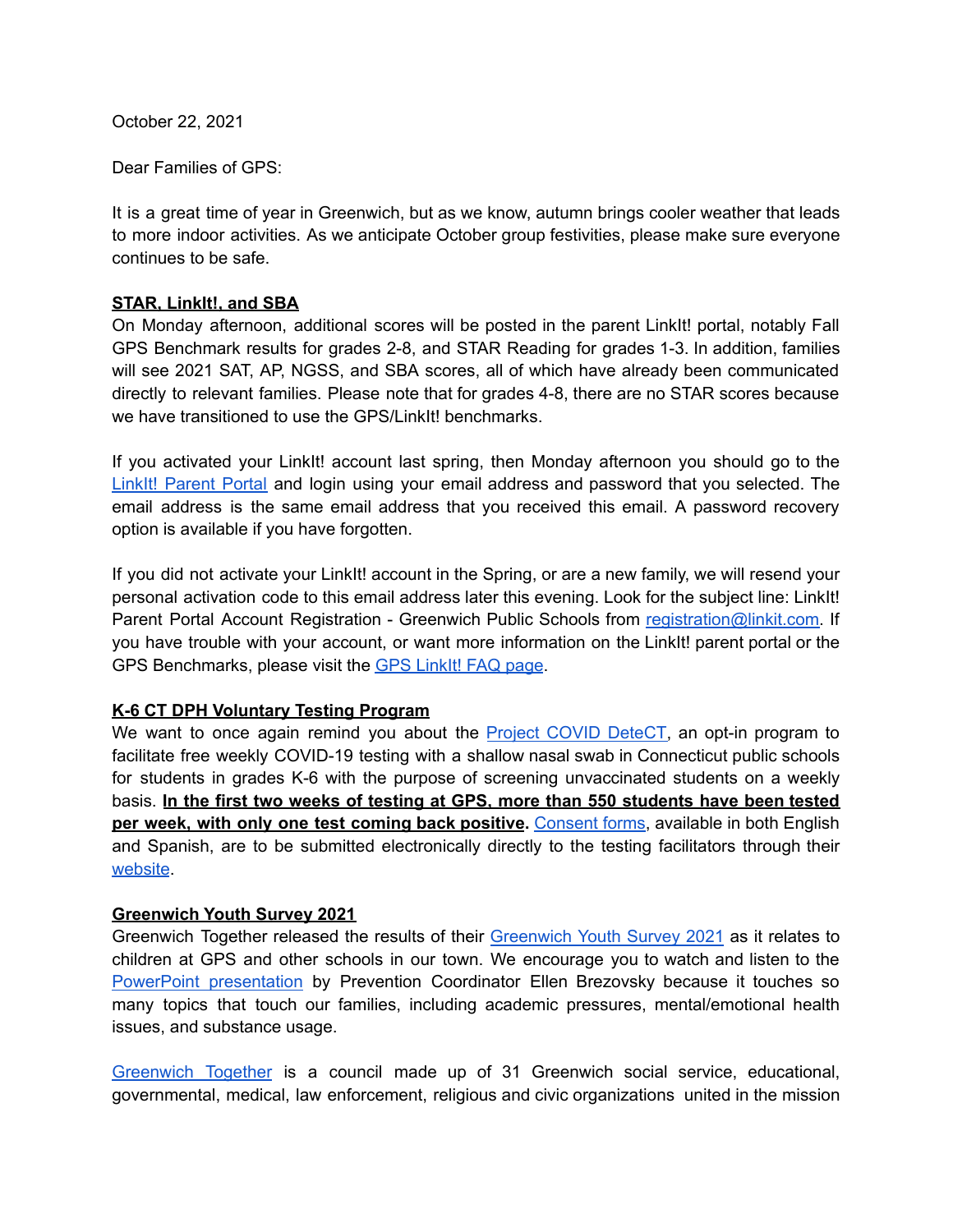to mobilize youth, parents and community partners to prevent substance misuse, promote behavioral and mental health and strengthen healthy choices through positive youth, family, and community development. They use data to plan and implement actions that promote healthy choices.

### **COVID-19 Federal Funding**

GPS has a very informative video on our [website](https://www.youtube.com/watch?v=ony7N9Gz594) (less than five minutes long) to help people who want to have an understanding of how COVID-19 funds are helping us. To date, GPS has ESSER 1, ESSER 2, American Rescue Plan (ARP and sometimes referred to as ESSER 3), and Corona Virus Relief Fund. Early in the pandemic, GPS did not know if we would get any funding, so we were anticipating that necessary PPE would need to be purchased from local finance. We are pleased to say that our PPE, and other items, to open our schools last year were funded directly from ESSER 1 funding. Currently, we are waiting on the approval of our ARP funding from the Connecticut State Department of Education. The primary expenditure of ARP funding is to target learning loss, enhance instruction, and transform the learning environment. Thank you to the individuals who contributed to our online suggestions and participated in our Town Hall.

# **Field Trips, Activities, GHS Sports, Middle School Intramurals & More**

More celebrations! We continue to return our schools to activity-based places. We have enjoyed an excellent start to the GHS fall athletics season, a return to middle school after-school programs, and our schools are scheduling field trips and activities again. This week, the Connecticut Department of Health updated their music guidelines, and while we are doing almost everything right now, we are reading the document carefully to see if we can make any more adjustments.

# **All About ALP**

If you missed it, the ALP team presented to the Board of Education last evening. There is a [comprehensive](https://go.boarddocs.com/ct/greenwich/Board.nsf/files/C7XPCS62114D/$file/102121%20ALP%20w%20CS%20REVISED.pdf) report posted on Board Docs. Some questions we received over the past two weeks were about the stability of our advanced programs. ALP and advanced courses are here to stay! We are aware that NYC is engaged in a discussion about their advanced programs, but their discussion has no impact on GPS. This week, the ALP team released their inaugural Advanced Learning Program Newsletter, *All [About](https://www.smore.com/b49wf) ALP*. While this is written for families in the ALP program, we invite everyone to read it and subscribe. And they invite everyone to ask any questions they may have by [emailing](mailto:advancedlearning@greenwich.k12.ct.us) their team.

### **COVID Tracker**

Positive COVID cases continue to be low across the District. Please continue to complete the [COVID-19](https://resources.finalsite.net/images/v1600868987/greenwich/vrdoomnnyw1oq6vnh4vp/GPSCOVIDSelfChecklistENGLISH-2.pdf) Symptom Self Checklist for your children before they attend school each day and keep checking our semi-weekly updated [COVID](https://www.greenwichschools.org/teaching-learning/student-support-services/health-services/covid-19/covid-19-tracker-2021-2022-school-year) tracker and COVID [information](https://www.greenwichschools.org/teaching-learning/student-support-services/health-services/covid-19) page posted on the web. We have had eight straight updates with single-digit cases.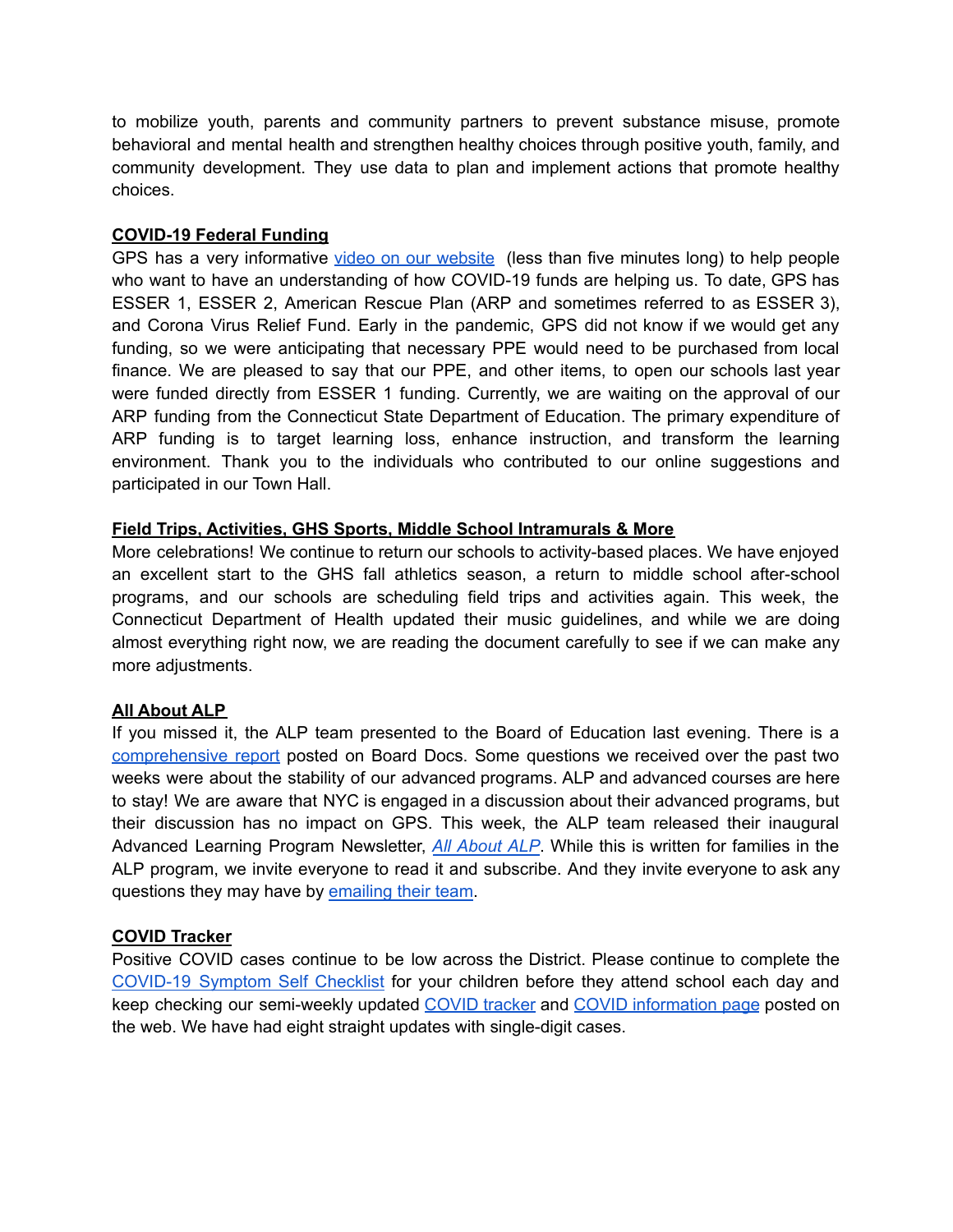We would like you to be aware that of the 80 reported total positive cases in the tracker at GPS since September 1, 73.8% of the cases were individuals that were unvaccinated, including those that are not yet eligible.

# **Greenwich Alliance for Education Celebrates 15 Years**

Congratulations to the Greenwich Alliance for Education for celebrating 15 years of programming in support of GPS. The Alliance grants have offered the research and development funding needed by our educators to explore innovative ideas to enhance student experience and learning. We look forward to many more years of this partnership. To learn more about the Alliance, make sure you head over to their [website.](https://greenwichalliance.org/)

Have a wonderful weekend!

Dr. Toni Jones Superintendent of Schools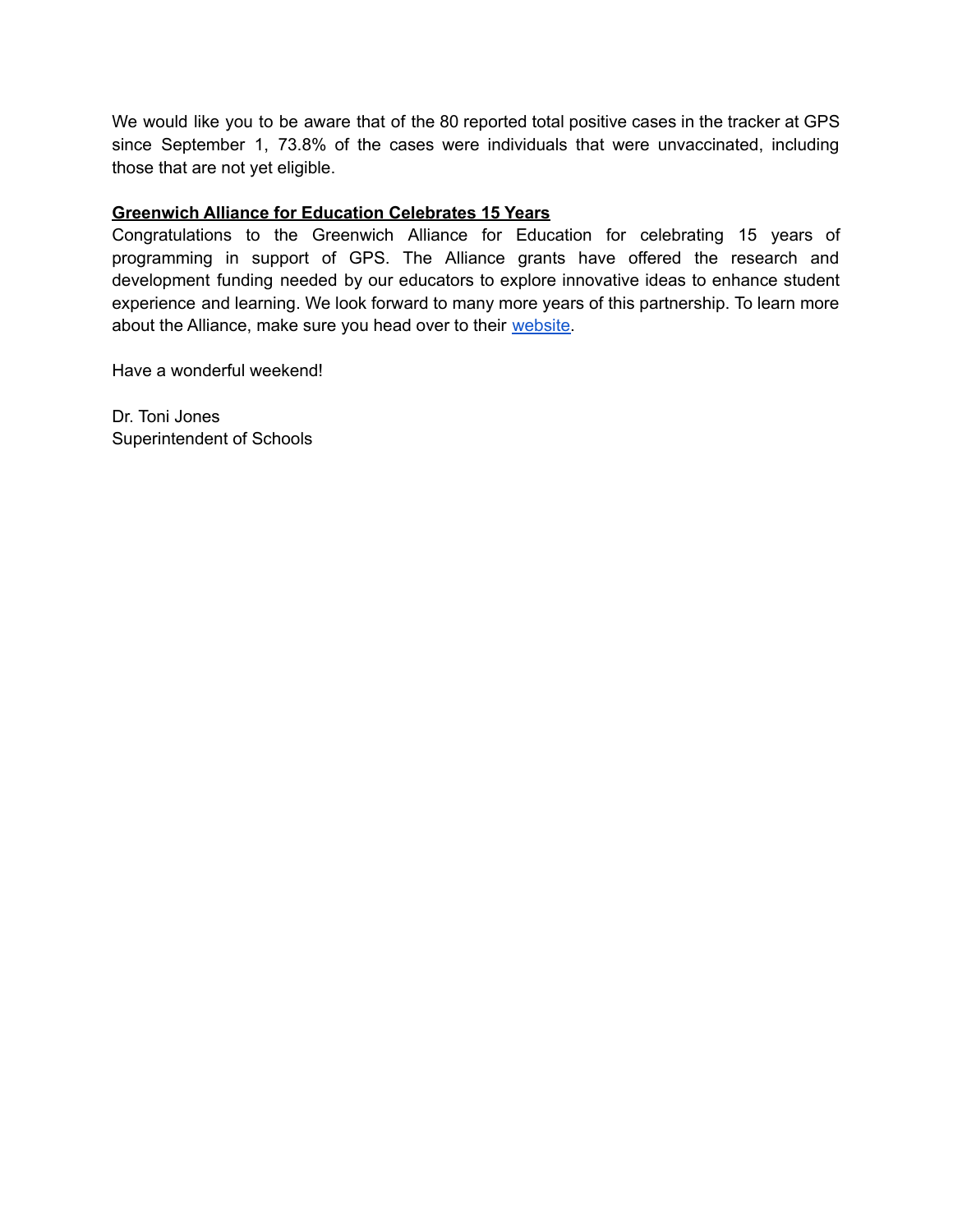22 de octubre de 2021

Estimadas familias de GPS:

Es una gran época del año en Greenwich, pero como sabemos, el otoño trae un clima más fresco que conduce a más actividades en interiores. Mientras anticipamos las festividades grupales de octubre, asegúrese de que todos sigan a salvo.

#### **STAR, LinkIt! Y SBA**

El lunes por la tarde, se publicarán puntajes adicionales en el LinkIt! portal, en particular los resultados de las pruebas comparativas GPS de otoño para los grados 2-8, y STAR Reading para los grados 1-3. Además, las familias verán los puntajes SAT, AP, NGSS y SBA de 2021, todos los cuales ya se han comunicado directamente a las familias relevantes. ¡Tenga en cuenta que para los grados 4-8, no hay puntajes STAR porque hemos hecho la transición para usar GPS / LinkIt! puntos de referencia.

Si activó su LinkIt! la primavera pasada, luego el lunes por la tarde deberías ir a [LinkIt!](https://greenwich.linkit.com/parent) Portal para [padres](https://greenwich.linkit.com/parent) e inicie sesión con la dirección de correo electrónico y la contraseña que seleccionó. La dirección de correo electrónico es la misma dirección de correo electrónico que recibió este correo electrónico. Una opción de recuperación de contraseña está disponible si la ha olvidado.

Si no activó su LinkIt! cuenta en la primavera, o es una familia nueva, le reenviaremos su código de activación personal a esta dirección de correo electrónico más tarde esta noche. Busque la línea de asunto: LinkIt! Registro de cuenta en el portal para padres - Escuelas públicas de Greenwich de [registration@linkit.com.](mailto:registration@linkit.com) Si tiene problemas con su cuenta o desea obtener más información sobre [LinkIt!](https://www.greenwichschools.org/district-information/parent-resources/gpslinkit-parent-portal-and-benchmark-faq) portal para padres o GPS Benchmarks, visite GPS LinkIt! Página de preguntas [frecuentes.](https://www.greenwichschools.org/district-information/parent-resources/gpslinkit-parent-portal-and-benchmark-faq)

#### **Programa de pruebas voluntarias K-6 CT DPH**

Queremos recordarle una vez más sobre el [Proyecto](https://portal.ct.gov/Coronavirus/project-covid-detect) COVID DeteCT, un programa opcional para facilitar las pruebas COVID-19 semanales gratuitas con un hisopo nasal poco profundo en las escuelas públicas de Connecticut para estudiantes en los grados K-6 con el propósito de evaluar semanalmente a los estudiantes no vacunados. **En las primeras dos semanas de pruebas en GPS, más de 550 estudiantes han sido evaluados por semana, y solo una prueba resultó positiva.** Los formularios de [consentimiento,](https://progressive-diagnostics.com/school-testing/consent-form/) disponibles en inglés y español, deben enviarse electrónicamente directamente a los facilitadores de la prueba a través de su sitio [web.](https://progressive-diagnostics.com/school-testing/consent-form/)

### **Greenwich Youth Survey 2021**

Greenwich Together publicó los resultados de su [Greenwich](https://www.greenwichtogether.org/studies-data) Youth Survey 2021 en lo que respecta a los niños en GPS y otras escuelas de nuestra ciudad. Lo alentamos a que vea y escuche la [presentación](https://us06web.zoom.us/rec/play/ICxdoYAYhi8z6rU0mvLqZxh0V_-6cnzT9WMDF1qSrb_fECS37rDDCDGVBteY6mFXdVn30tBs84h_09RS.cS60PV8anPRYLxcN?startTime=1634078213000&_x_zm_rtaid=VSBR_RpLQLaPfXxVct7E1A.1634913663690.98e10cc92a8ef9a705a2f47e1374617d&_x_zm_rhtaid=445) de PowerPoint de la Coordinadora de Prevención Ellen Brezovsky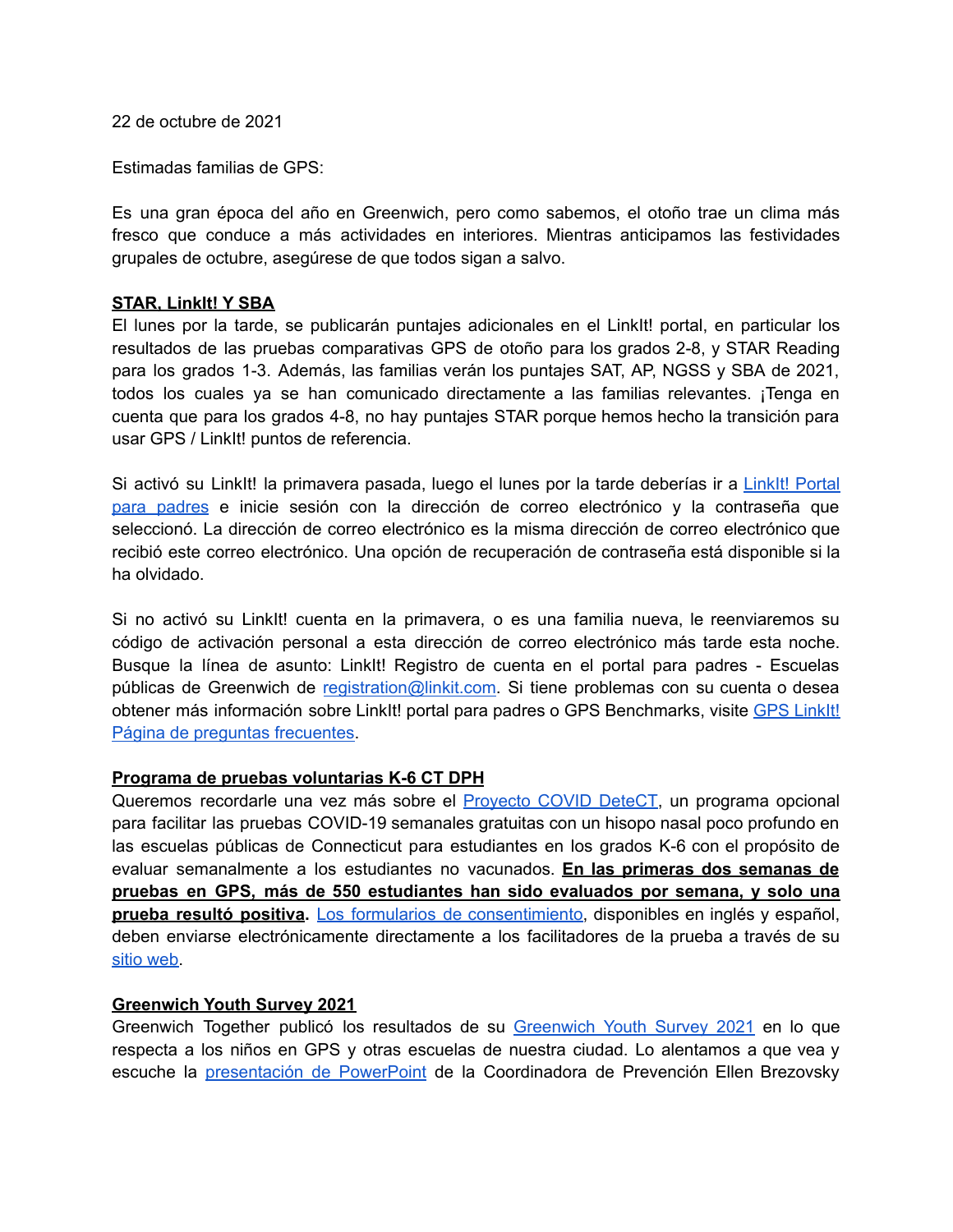porque toca muchos temas que afectan a nuestras familias, incluidas las presiones académicas, los problemas de salud mental / emocional y el uso de sustancias.

[Greenwich](https://www.greenwichtogether.org/) juntos es un consejo compuesto por 31 organizaciones de servicio social, educativas, gubernamentales, médicas, policiales, religiosas y cívicas de Greenwich unidas en la misión de movilizar a los jóvenes, los padres y los socios comunitarios para prevenir el abuso de sustancias, promover la salud mental y del comportamiento y fortalecer las opciones saludables a través del desarrollo positivo de la juventud, la familia y la comunidad. Utilizan datos para planificar e implementar acciones que promuevan elecciones saludables.

#### **COVID-19 Federal Funding**

GPS tiene unmuy informativo [videoen](https://www.youtube.com/watch?v=ony7N9Gz594) nuestro sitio web (menos de cinco minutos de duración) para ayudar a las personas que desean comprender cómo nos ayudan los fondos COVID-19. Hasta la fecha, GPS tiene ESSER 1, ESSER 2, American Rescue Plan (ARP y a veces denominado ESSER 3) y Corona Virus Relief Fund. Al principio de la pandemia, GPS no sabía si obtendríamos algún financiamiento, por lo que anticipábamos que se necesitaría comprar el PPE necesario de las finanzas locales. Nos complace decir que nuestro PPE y otros artículos para abrir nuestras escuelas el año pasado fueron financiados directamente con fondos de ESSER 1. Actualmente, estamos esperando la aprobación de nuestros fondos ARP del Departamento de Educación del Estado de Connecticut. El gasto principal de los fondos de ARP es apuntar a la pérdida de aprendizaje, mejorar la instrucción y transformar el entorno de aprendizaje. Gracias a las personas que contribuyeron a nuestras sugerencias en línea y participaron en nuestro Ayuntamiento.

#### **Excursiones, actividades, deportes de GHS, intramuros de escuelas intermedias y más ¡**

Más celebraciones! Seguimos devolviendo nuestras escuelas a lugares basados en actividades. Hemos disfrutado de un excelente comienzo para la temporada de atletismo de otoño de GHS, un regreso a los programas extracurriculares de la escuela secundaria y nuestras escuelas están programando excursiones y actividades nuevamente. Esta semana, el Departamento de Salud de Connecticut actualizó sus pautas musicales y, aunque estamos haciendo casi todo en este momento, estamos leyendo el documento detenidamente para ver si podemos hacer más ajustes.

#### **Todo sobre ALP**

Si se lo perdió, el equipo de ALP se presentó ante la Junta de Educación anoche. Hay un informe [completo](https://go.boarddocs.com/ct/greenwich/Board.nsf/files/C7XPCS62114D/$file/102121%20ALP%20w%20CS%20REVISED.pdf) publicado en Board Docs. Algunas de las preguntas que recibimos durante las últimas dos semanas se referían a la estabilidad de nuestros programas avanzados. ¡ALP y los cursos avanzados llegaron para quedarse! Somos conscientes de que NYC está participando en una discusión sobre sus programas avanzados, pero su discusión no tiene ningún impacto en el GPS. Esta semana, el equipo de ALP lanzó su boletín inaugural del Programa de Aprendizaje Avanzado, *Todo [sobre](https://www.smore.com/b49wf) ALP*. Si bien esto está escrito para familias en el programa ALP, invitamos a todos a leerlo y suscribirse. E invitan a todos a hacer cualquier pregunta que puedan tenerun [enviandocorreo](mailto:advancedlearning@greenwich.k12.ct.us) electrónico a su equipo.